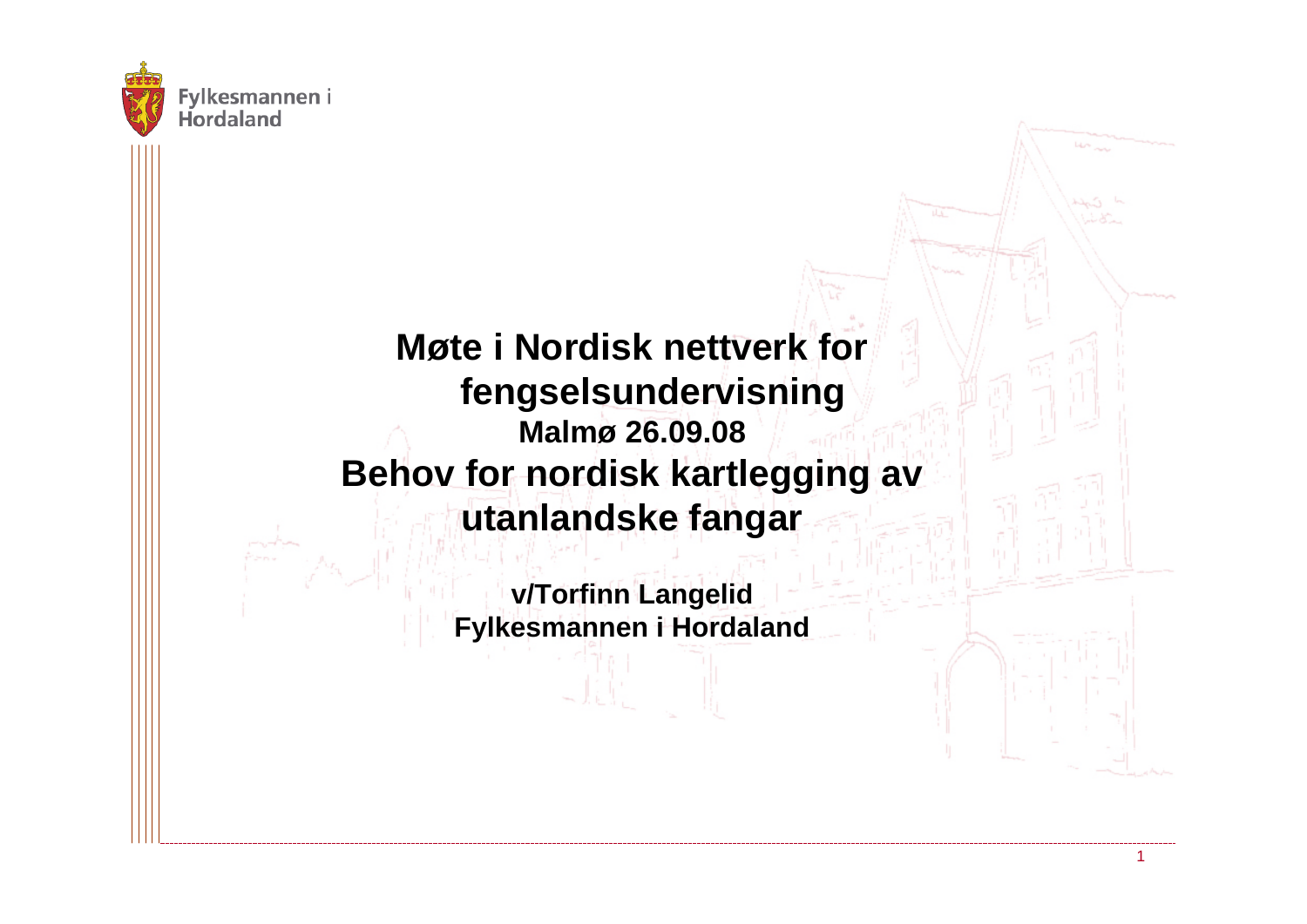

## **Nordisk statistikk – utanlandske fangar ein gitt dag i 2006**

**Fangebef Utanl fangar Prosent**

**Danmark 2496 358 14,3 Finland 2868 196 6,8 Island 101 11 10,9 Noreg 2656 408 15,4 Sverige 5168 1456 28,2**

*Kjelde: Nordisk statistikk for kriminalomsorgen i Danmark, Finland, Island, Norge og Sverige 2002 – 2006, KRUS 2008*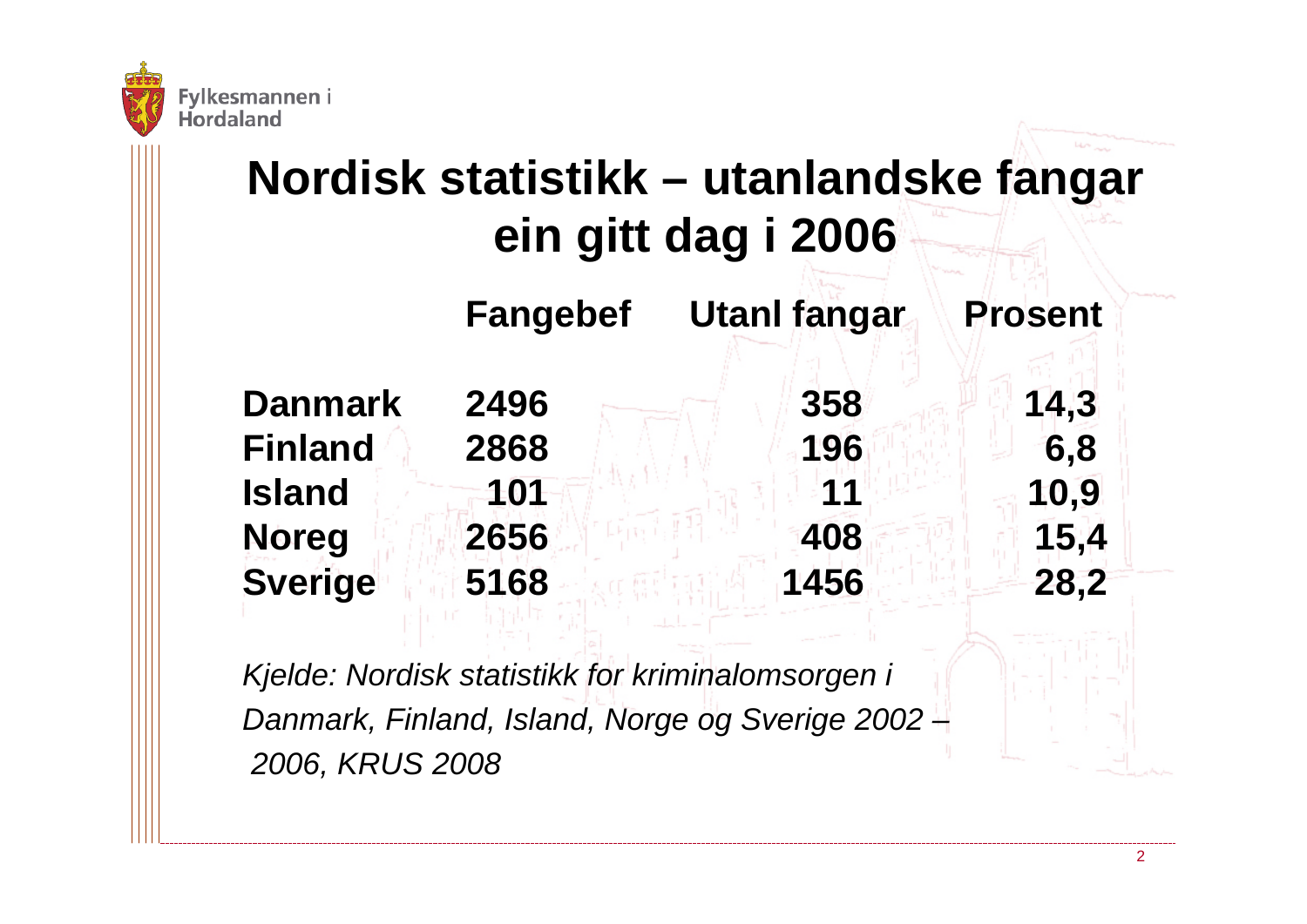

# **Utanlandske fangar i Noreg Innsetjing i fengsel i 2007**

Av alle nyinnsetjingar i 2007 var:

- •85 % norske statsborgarar
- •89 % frå Noreg og Norden
- •94 % frå Europa samla

Land med flest innsetjingar i Noreg var:

- •Polen med 262 (2,16 %)
- •Litauen med 188 (1,54%)
- • Irak med 139 (1,1 %) I alt var 110 nasjonar representert. *Kjelde: Kriminalomsorgens årsstatistikk 2007*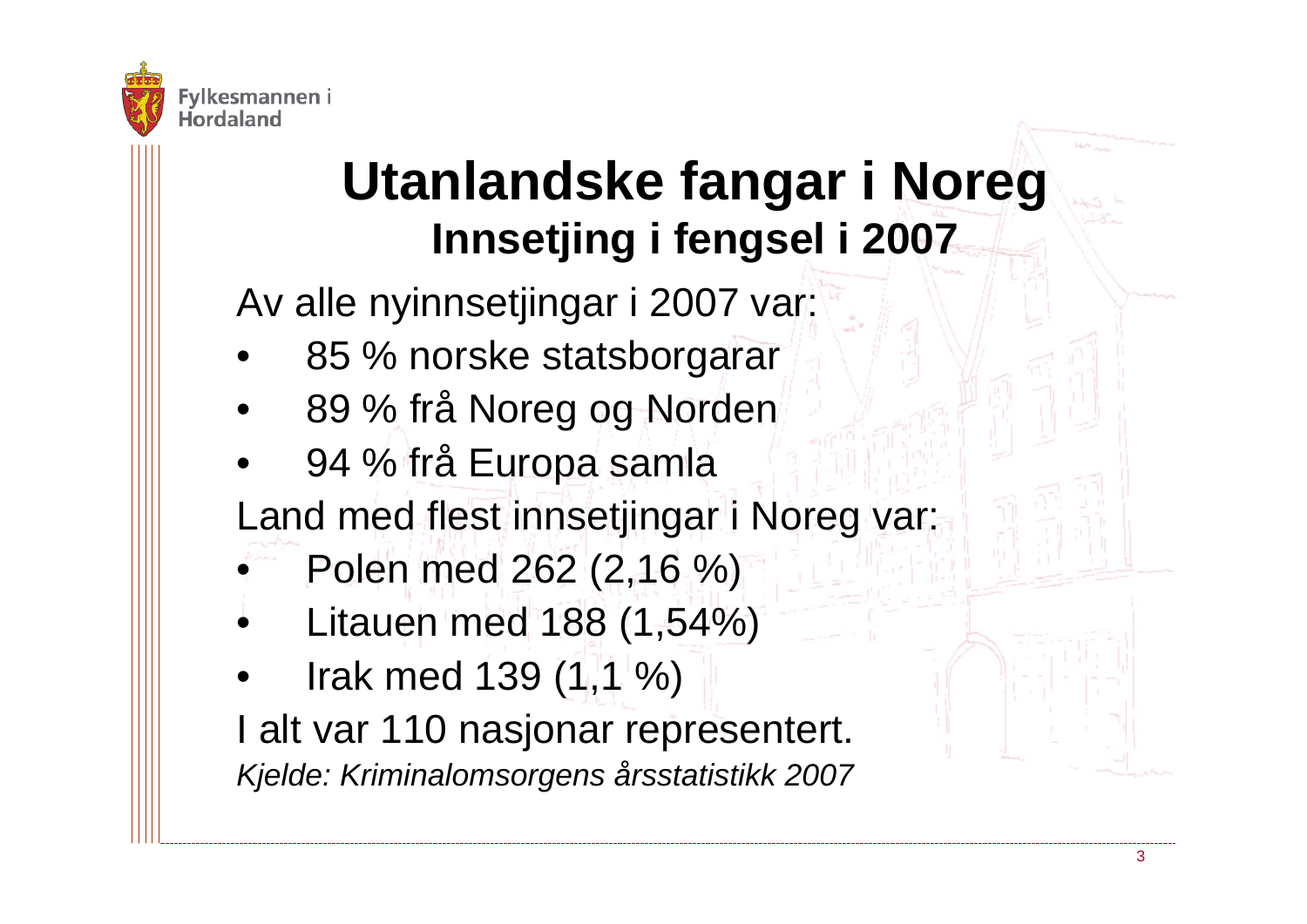

# **Utanlandske fangar i Noreg Innsetjing i fengsel i 2007**

82

51

50

49

48

47

36

- •Polen 262 •Litauen 188 139
	- •**Irak**
	- •Sverige 97
	- •Somalia
	- •**Russland**
	- •**Albania**
	- •**Iran**
	- •Romania
	- •**Danmark**
	- •Pakistan
	- •Storbritannia 34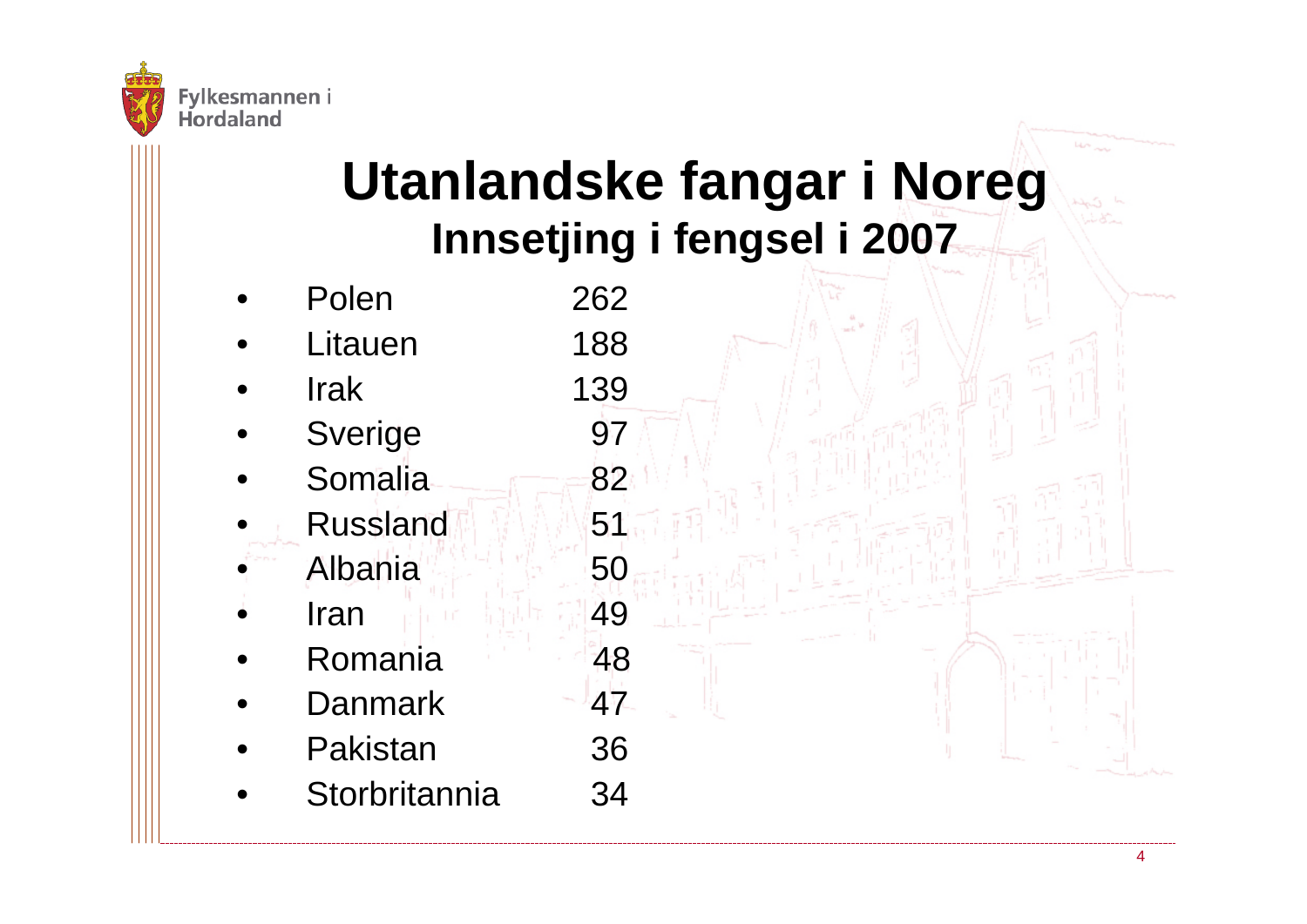

# **Utanlandske fangar i Noreg Innsetjing i fengsel i 2007**

•**Chile** 27 •Serbia 27 • Bosnia-hercegovina 24 •**Nederland** 24 •Nigeria 25 • Tyrkia 25 •Algerie 23 •Finland 23 •Marokko 21 •Tyskland 20 •Latvia 20 •Vietnam 20 •Afghanistan 19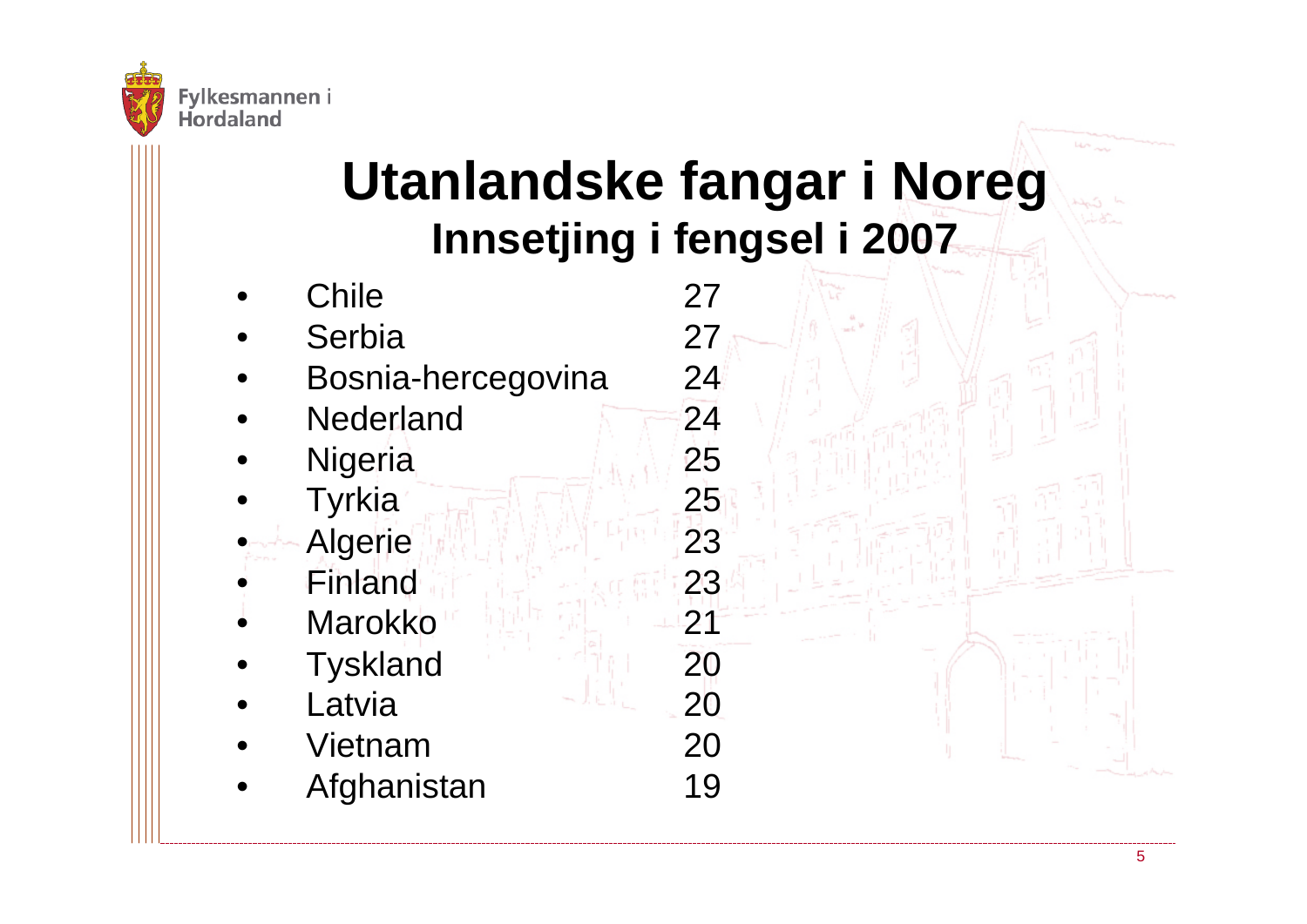

## **Internasjonale konvensjonar og rekommendasjonar**

- • European Convention on Human Rights:
	- ¾*No person shall be denied the right to education*
- • The United Nations Convention on the Rights of the Child
- • The Council of Europe's Recommandations on Education in Prison:
	- ¾ *All prisoners shall have access to education, which is envisaged as consisting of classroom subjects, vocational education, creative and cultural activities, physical education and sports, social education and library facilities*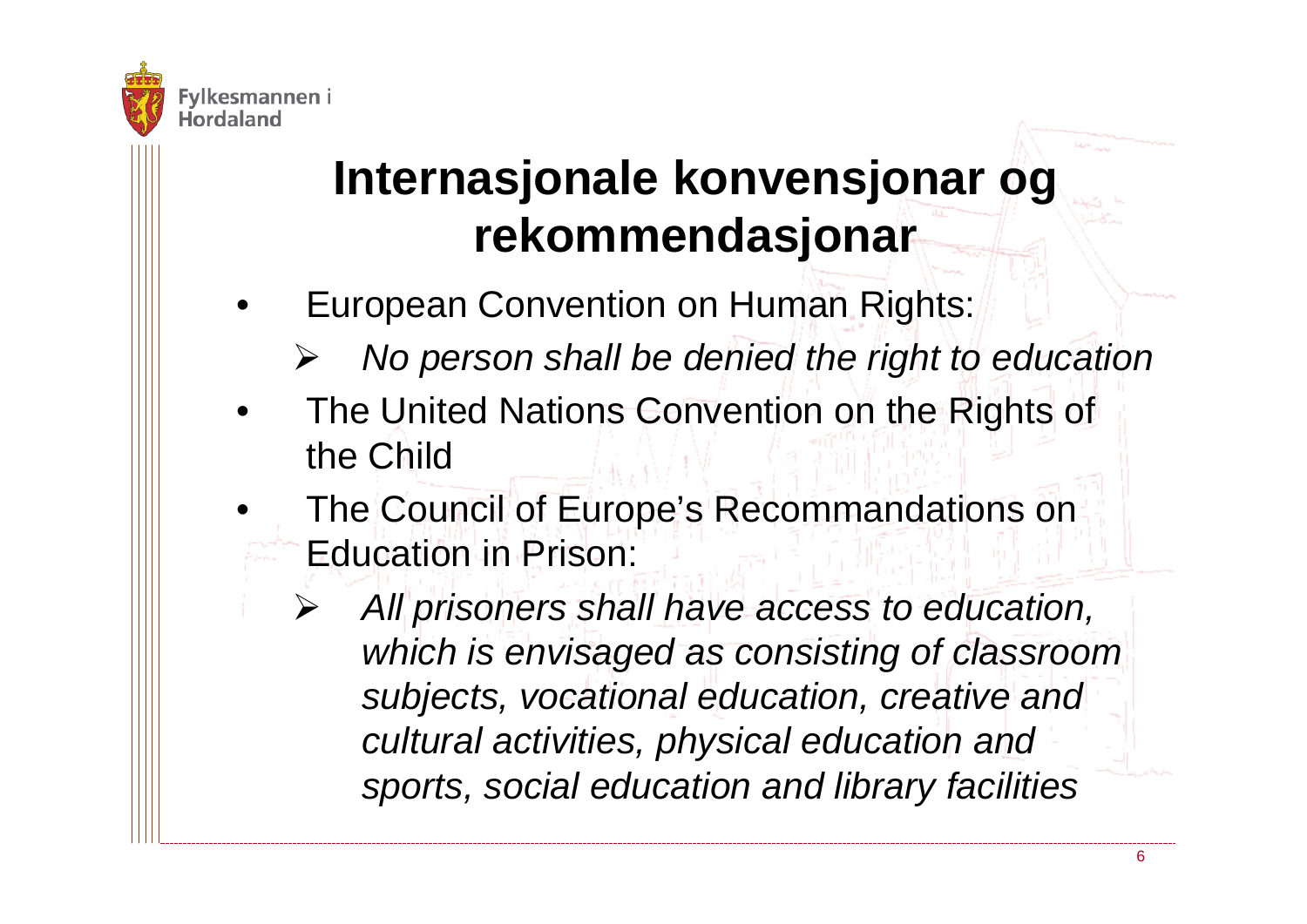

#### **Internasjonale konvensjonar og rekommendasjonar**

- • The European Prison Rules – Council of Europe (2006)
	- ¾ Every prison shall seek to provide all prisoners with access to educational programmes which are as comprehensive as possible and which meet their individual needs while taking into account their aspirations.